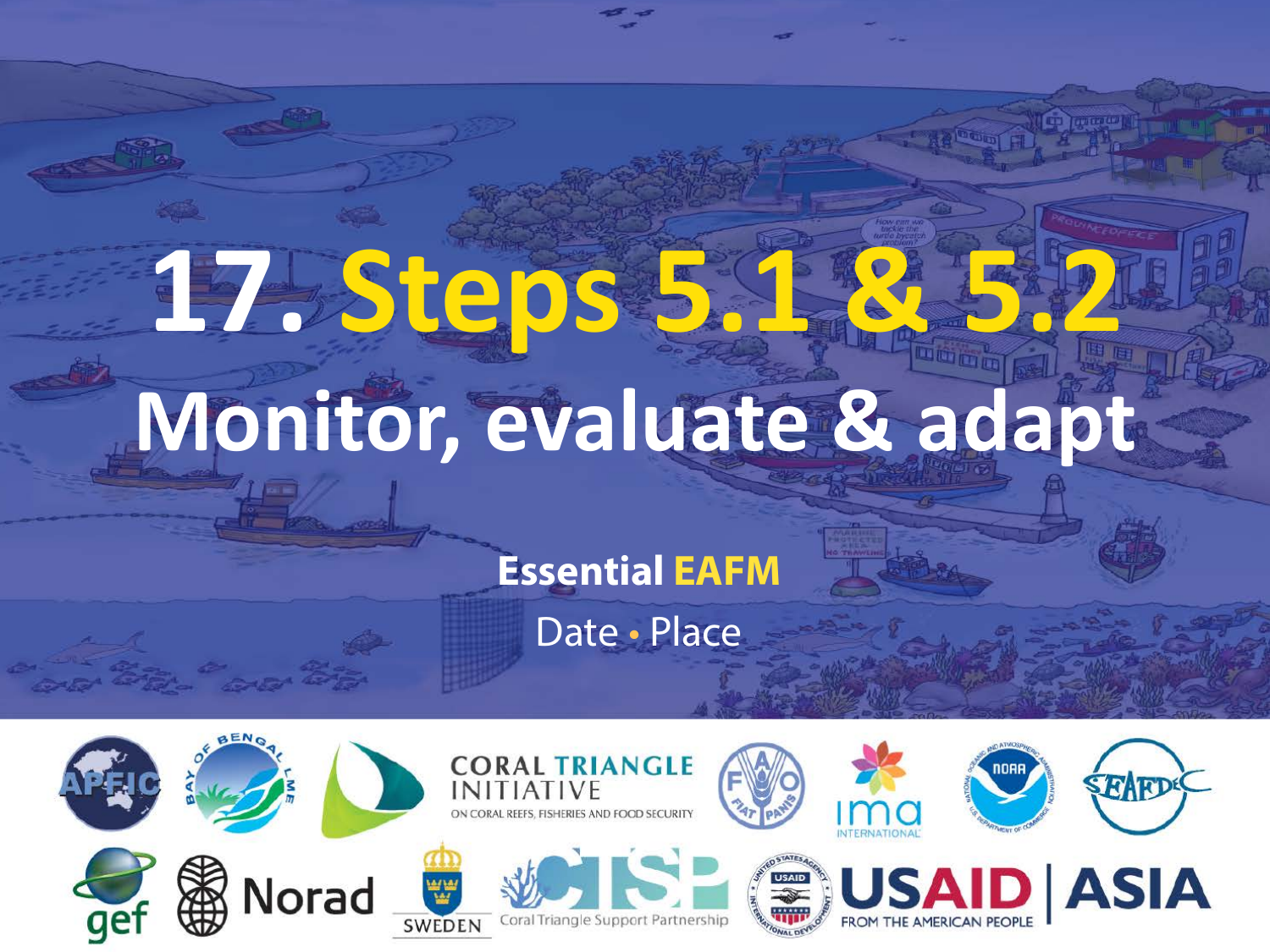

#### **17. STEP 5: MONITOR, EVALUATE & ADAPT** 2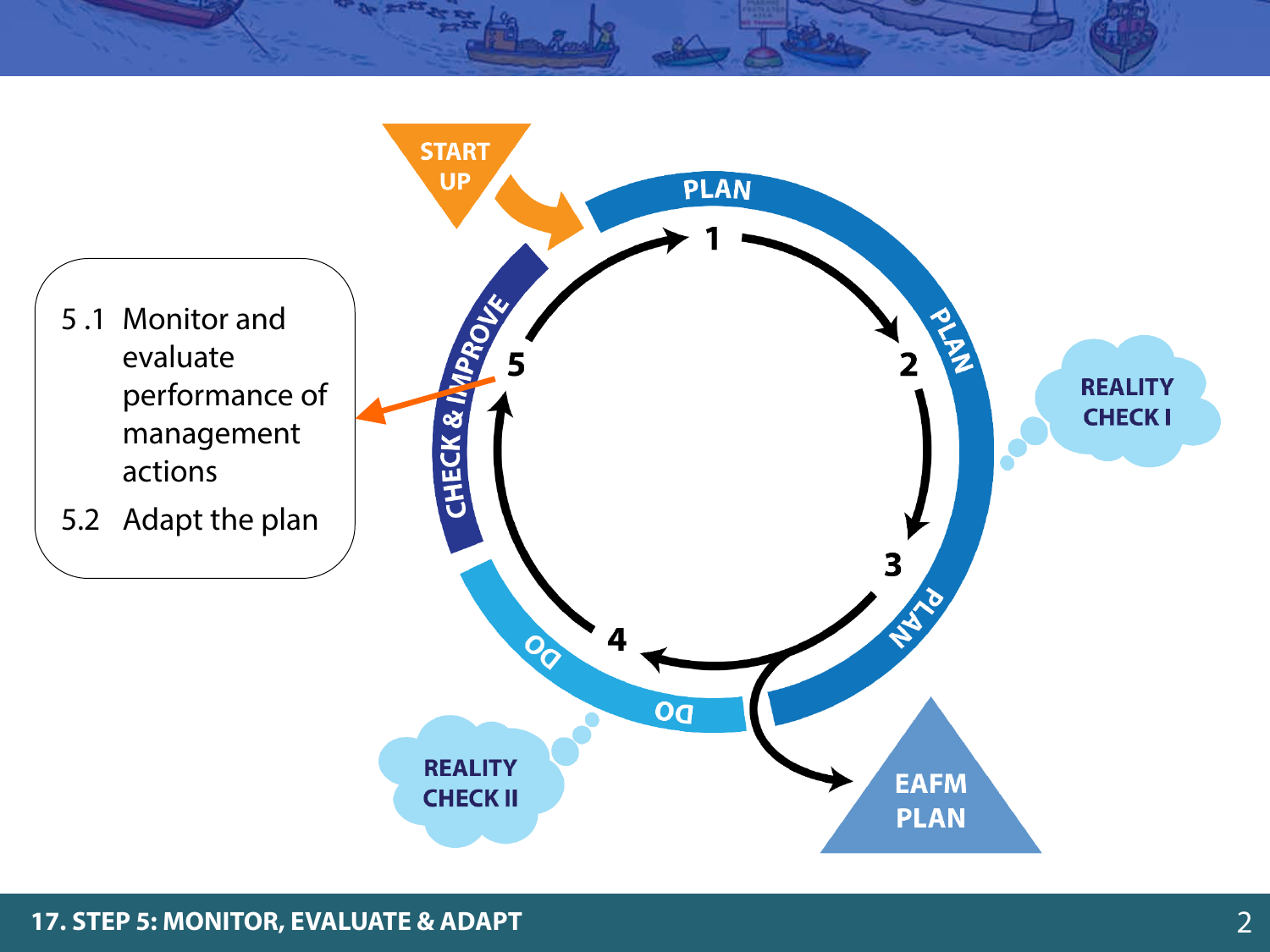## **Session objectives**

### *After this session you will be able to:*

- Monitor how well management actions are meeting goals and objectives
- Plan what has to be monitored, why, when, how and by whom
- Evaluate monitoring information and report on performance
- Review and adapt the plan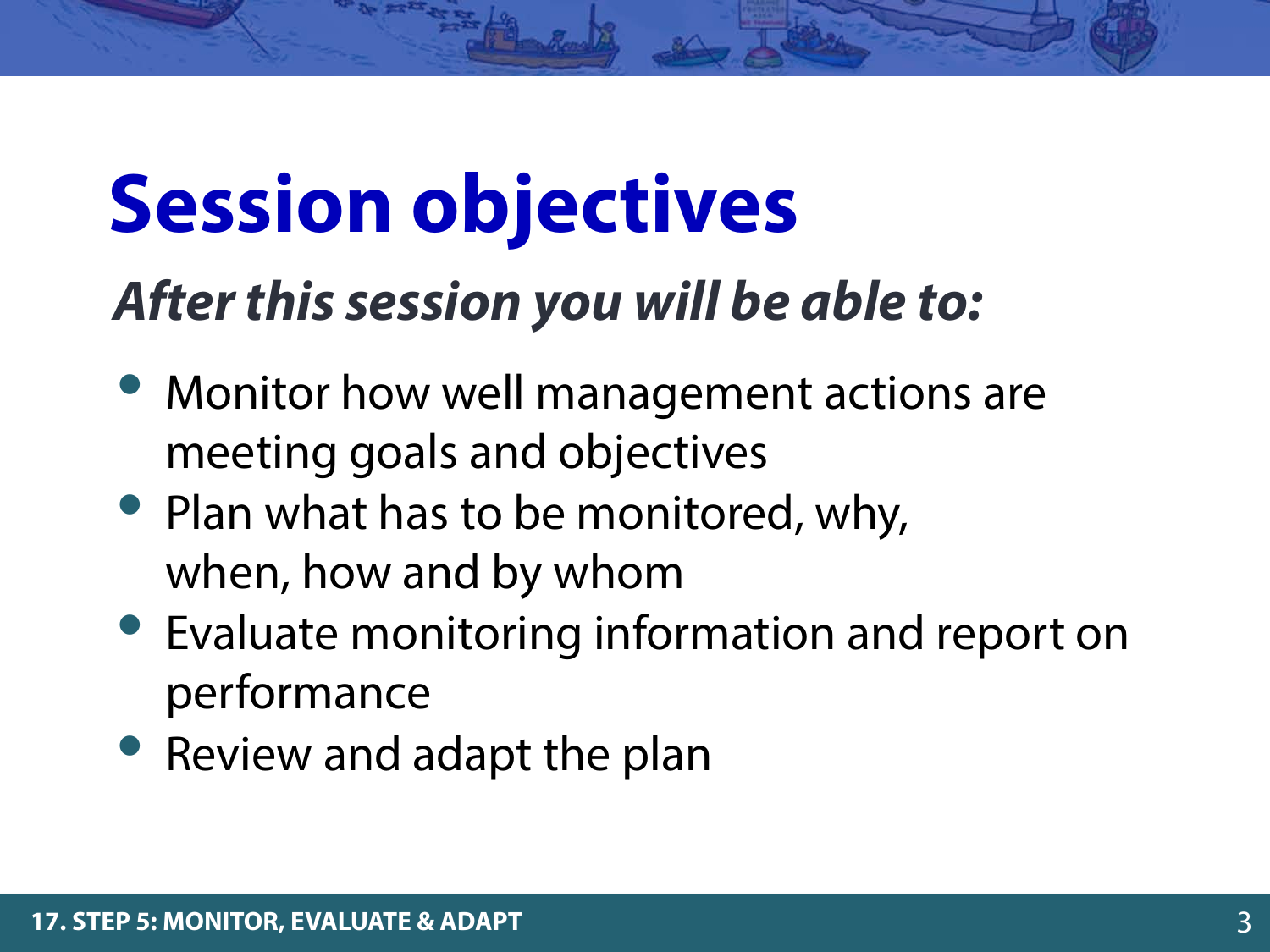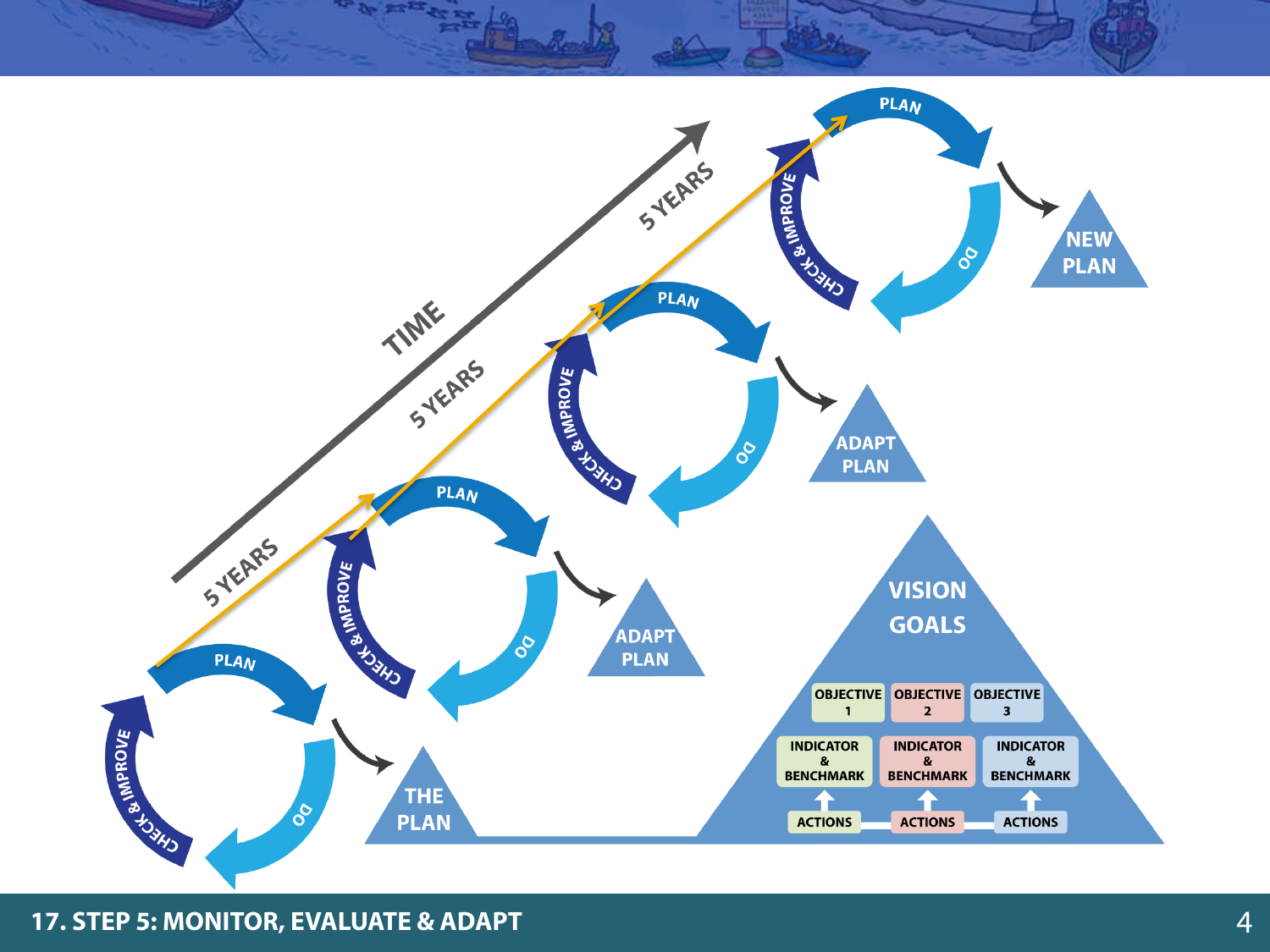## **Step 5 is a critical step in the management cycle**

- Regular monitoring and reviews of management actions are required to assess progress towards achieving objectives
- Monitoring and evaluation (M&E) provides the critical information for adaptive management

**NOTE: DO NOT GET CONFUSED WITH "MONITORING" IN MCS** (which means monitoring for compliance and enforcement, not the broader monitoring needed here)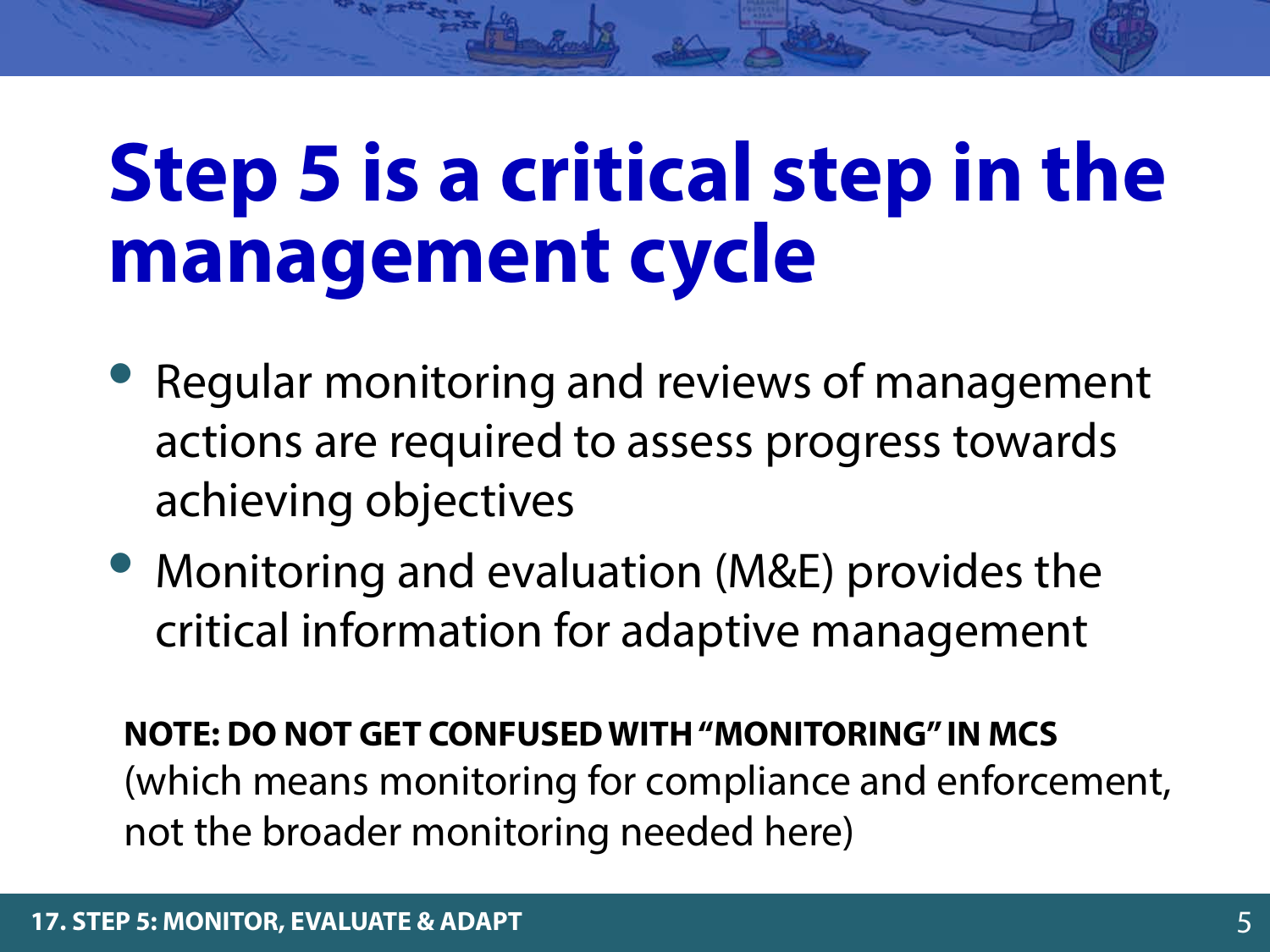## **The sub-steps**

#### **5.1 M&E**

- Monitor: Collect data (focus on indicators)
- Evaluate: Collate results of monitoring and evaluate management performance against benchmarks, and report

### **5.2 Review and adapt the EAFM plan**

- Review: Regular reviews of the plan
- Adapt: Adapt the plan as required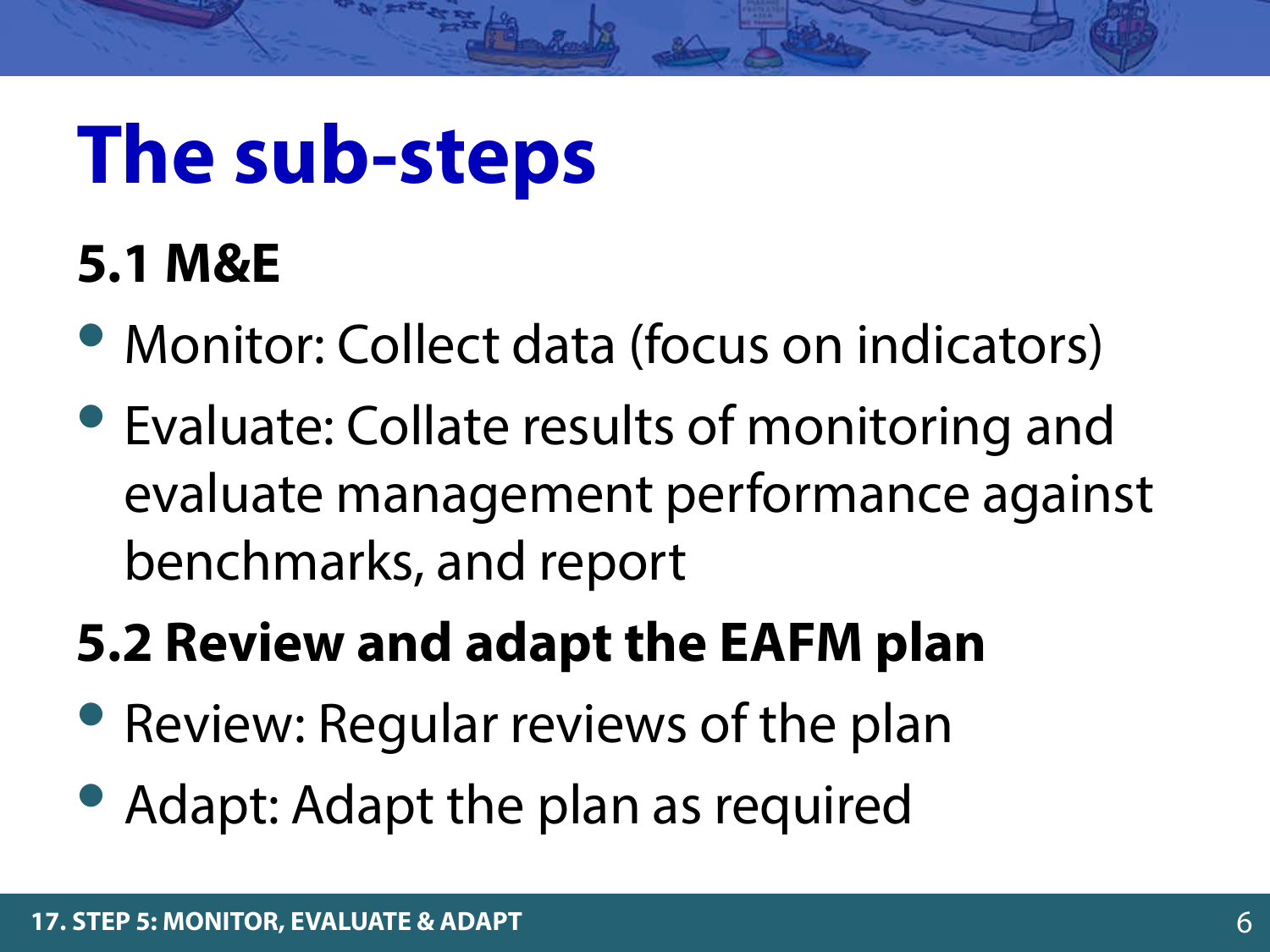## **Monitor**

### • Collect data for each indicator

Avoid unfocussed data collection but do not ignore relevant information (e.g. fishermen observations, environmental change)

- Monitoring continues throughout the life of the plan
- Frequency of monitoring depends on the indicator
	- Some indicators will require monthly, some seasonal and some annual sampling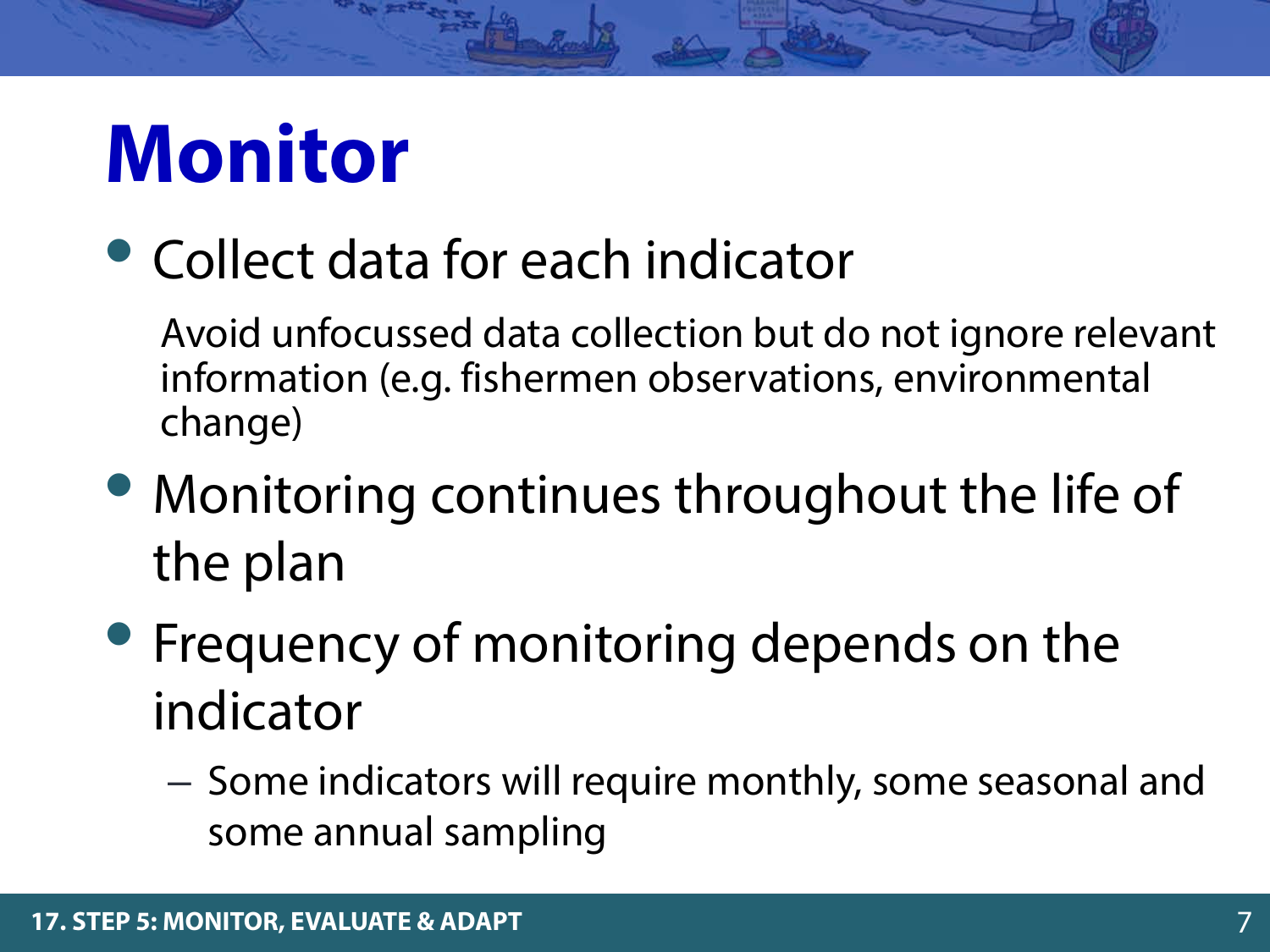## **Participatory M&E**

- Involve the stakeholders in:
	- collecting data
	- deciding on the methods to use
- Indicators monitored and evaluated locally have more relevance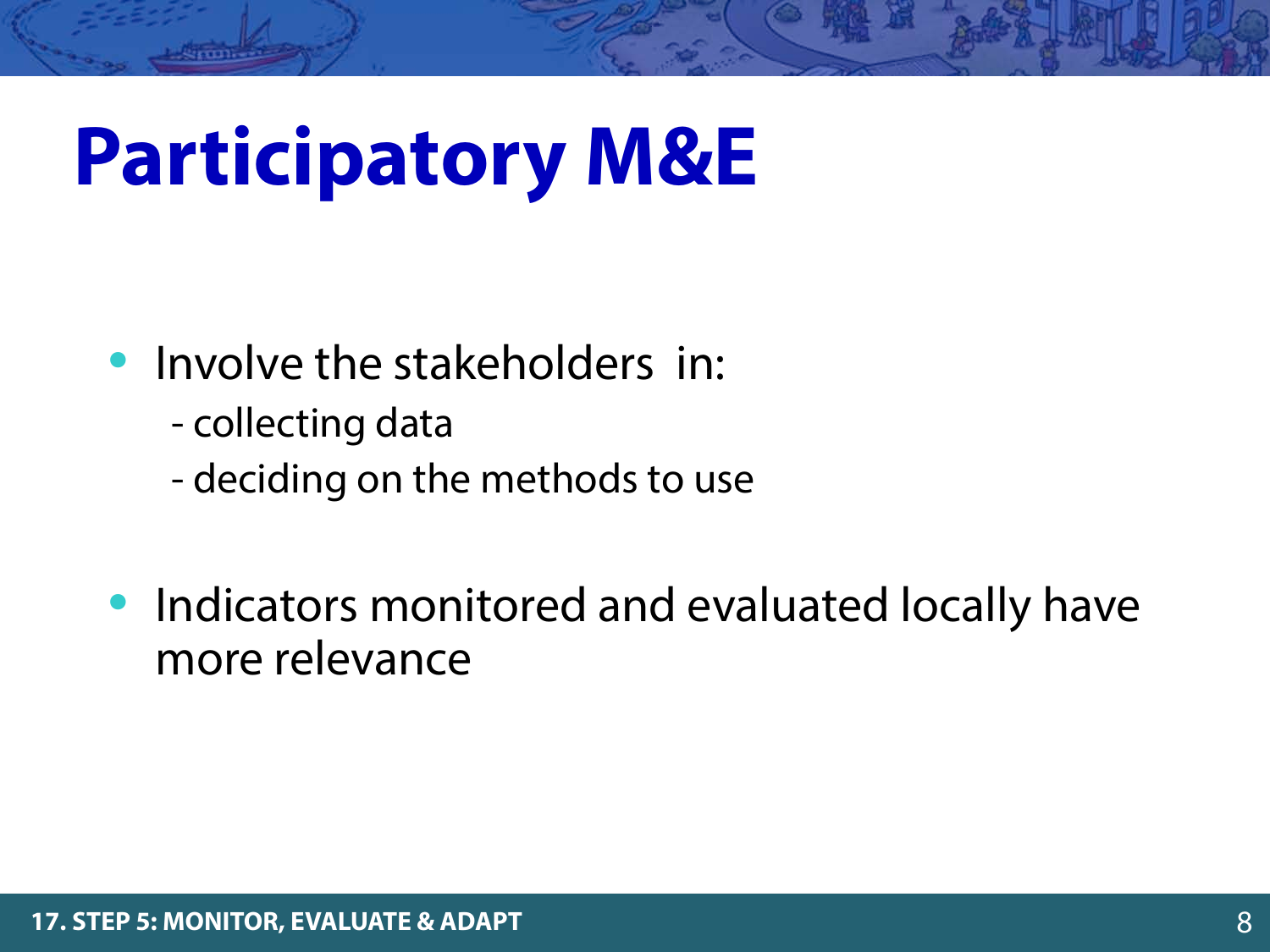### **Evaluate management performance**

Assess each indicator against its benchmark to measure the efficac each management action.

Example:

Objective: Increase area of mangrove habitat Indicator: Hectare of mangroves Benchmark (baseline): 10,000 ha in the year 2000 Benchmark (target): increase 50% by 2020 (15,000 ha) Indicator in 2014: 50% of baseline (5,000 ha)

Evaluation: Management is not working Need to adapt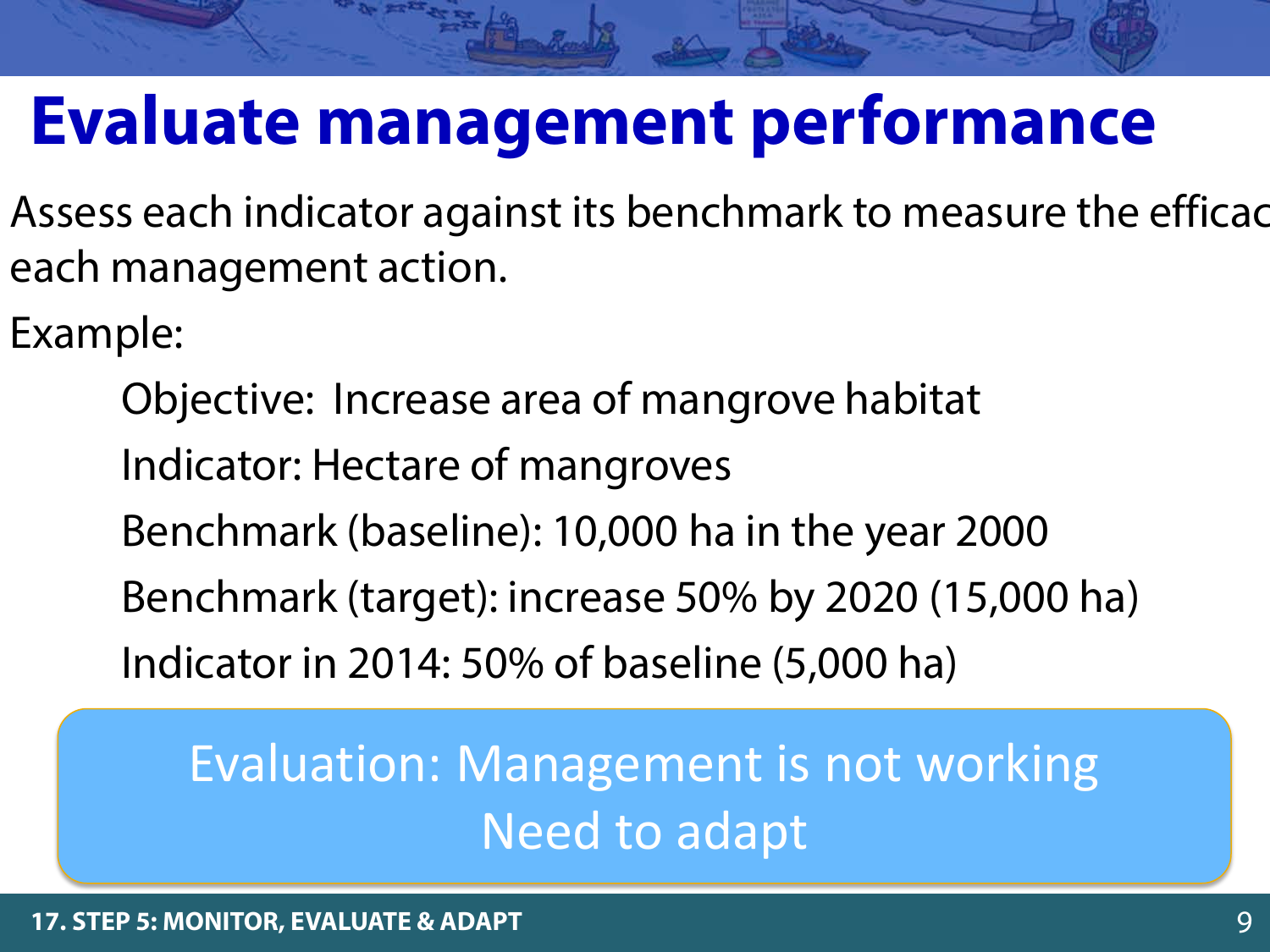### **Evaluate performance contd.**

- Evaluate all indicators
- Collate, analyze and describe the overall performance of management actions

Assess other sources of information that verify (confirm or refute) the indicator evaluation e.g. cross-check with stakeholder observations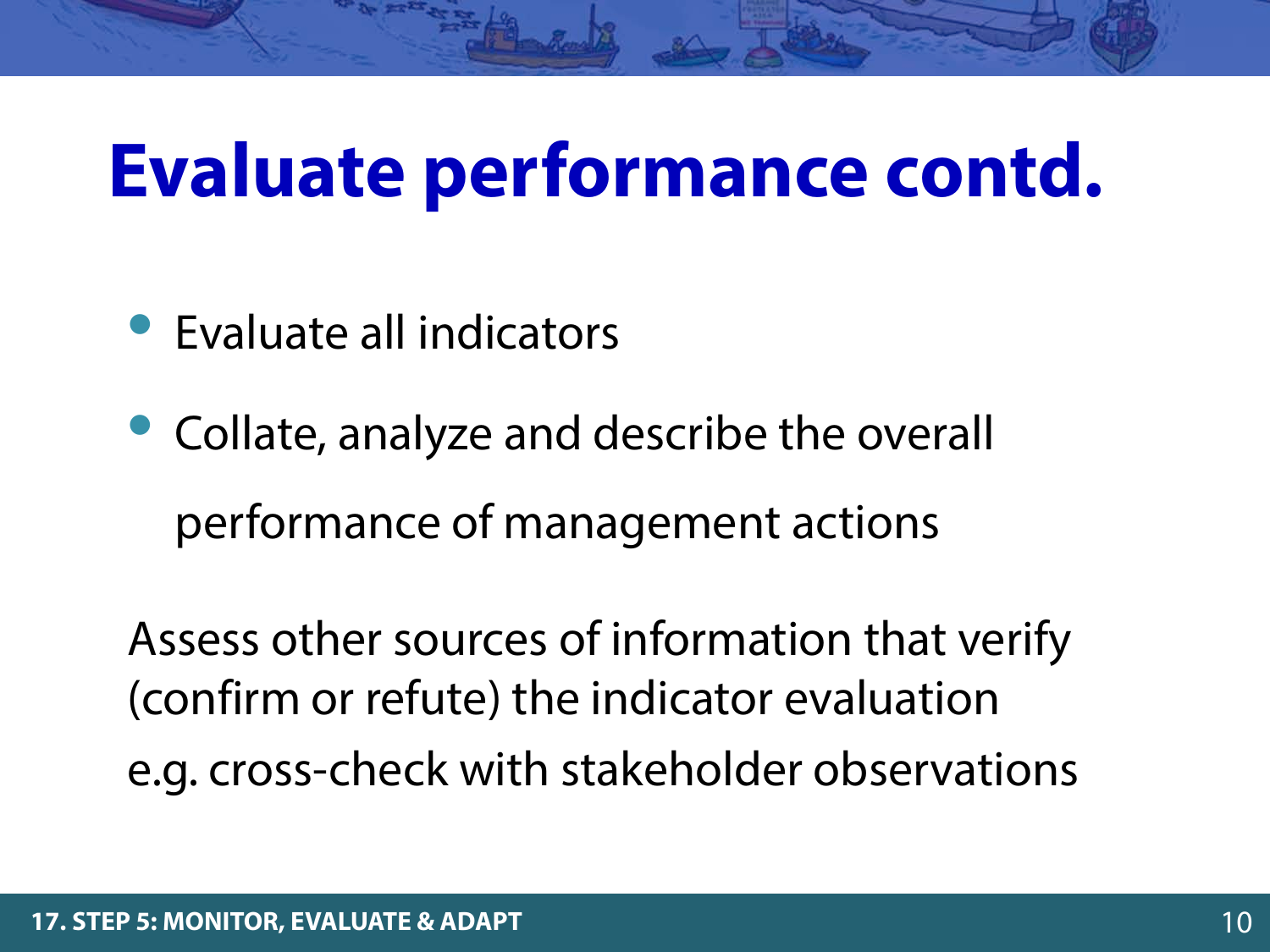## **Communicating and reporting**

- The evaluation needs to be communicated
- Different users will require different reporting styles
	- Brief and hard-hitting for policy makers
	- Simple and easy to understand for community stakeholders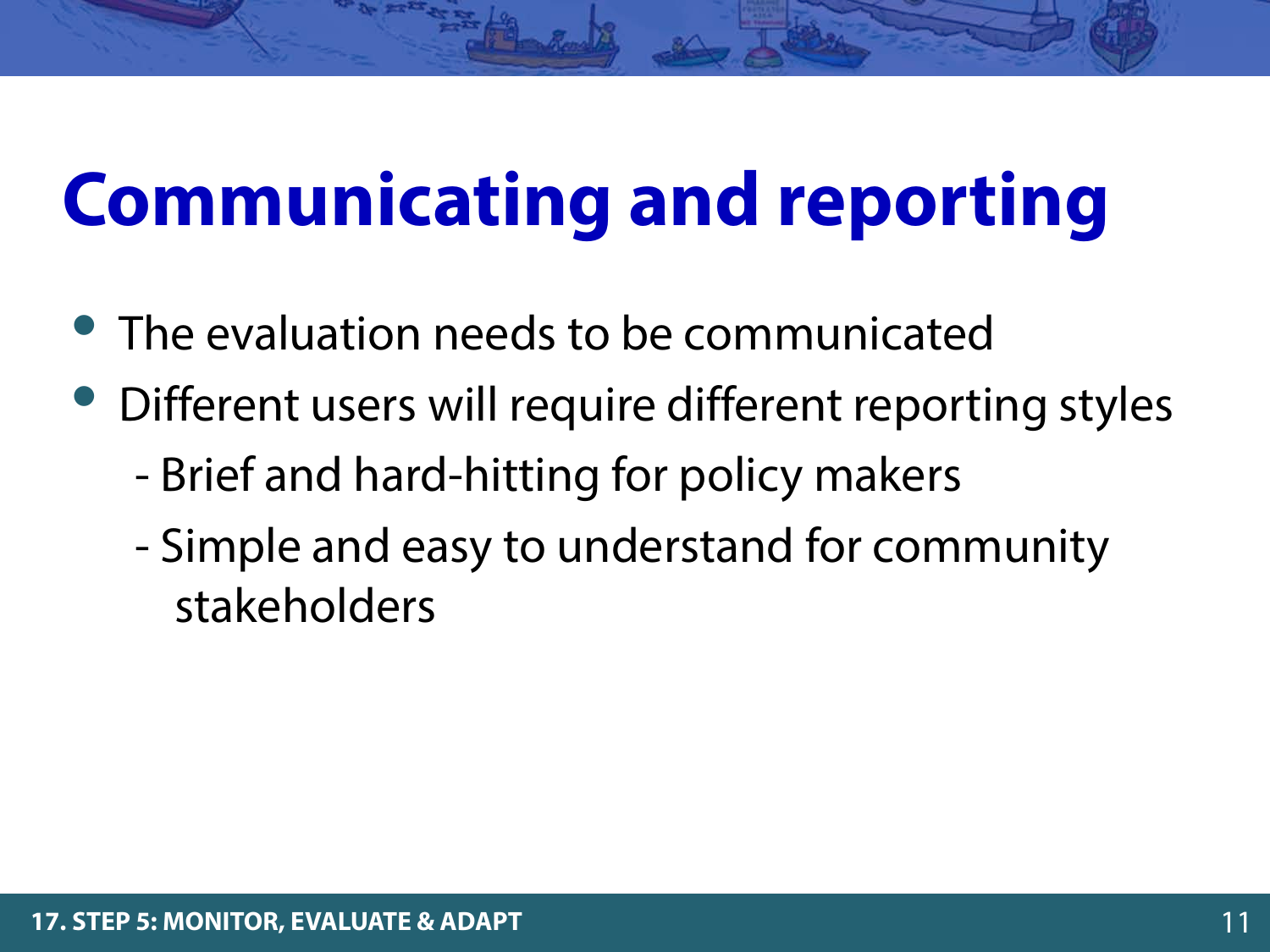## **Traffic light system**

#### **An example of a simple reporting system**

**Red** performance is well below benchmark **Orange** performance is close to benchmark **Green** performance is at or above benchmark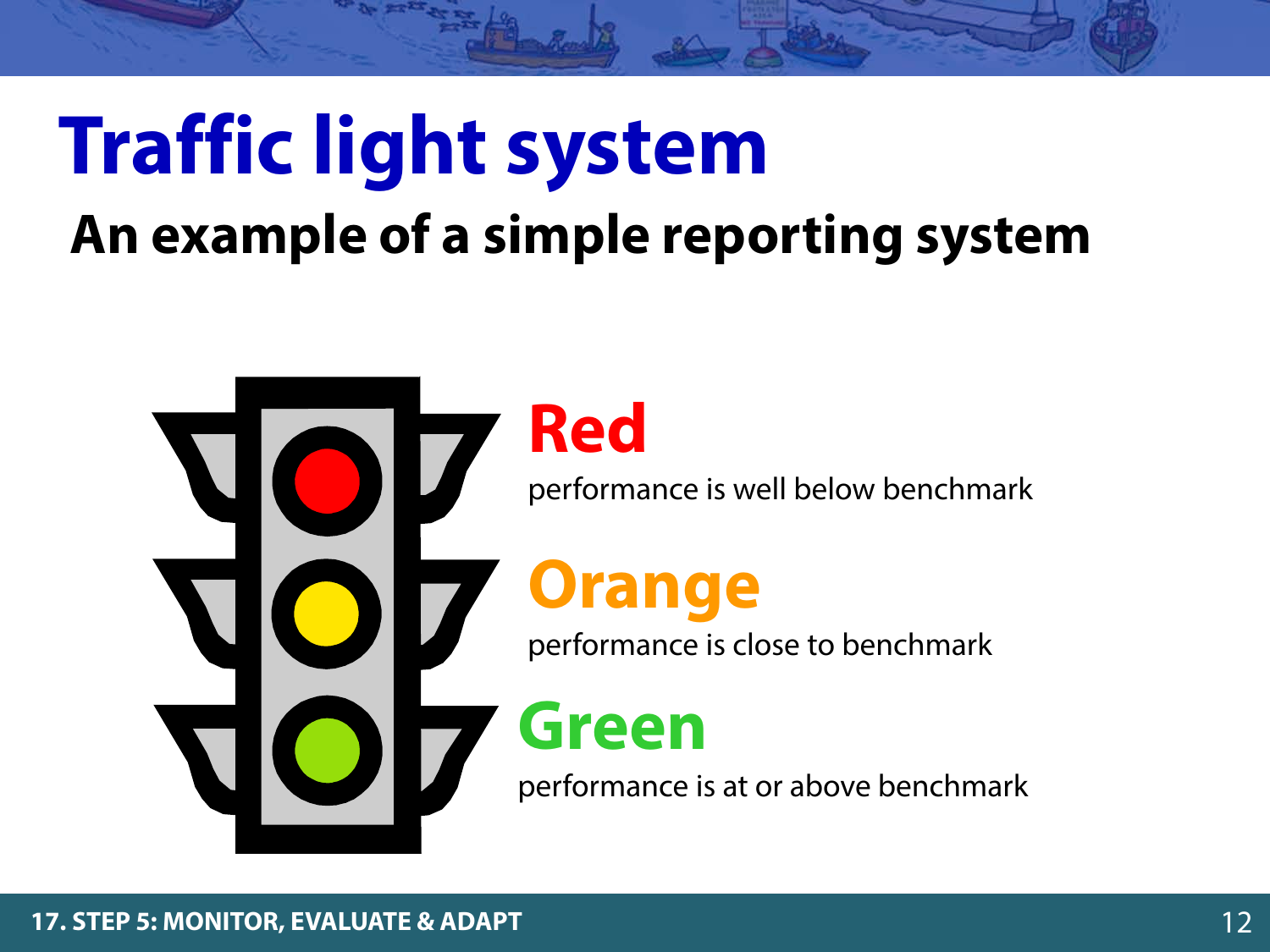## **Instrument panel**

### **Another example of a simple reporting system**

**Bay of Bengal Ecosystem health**

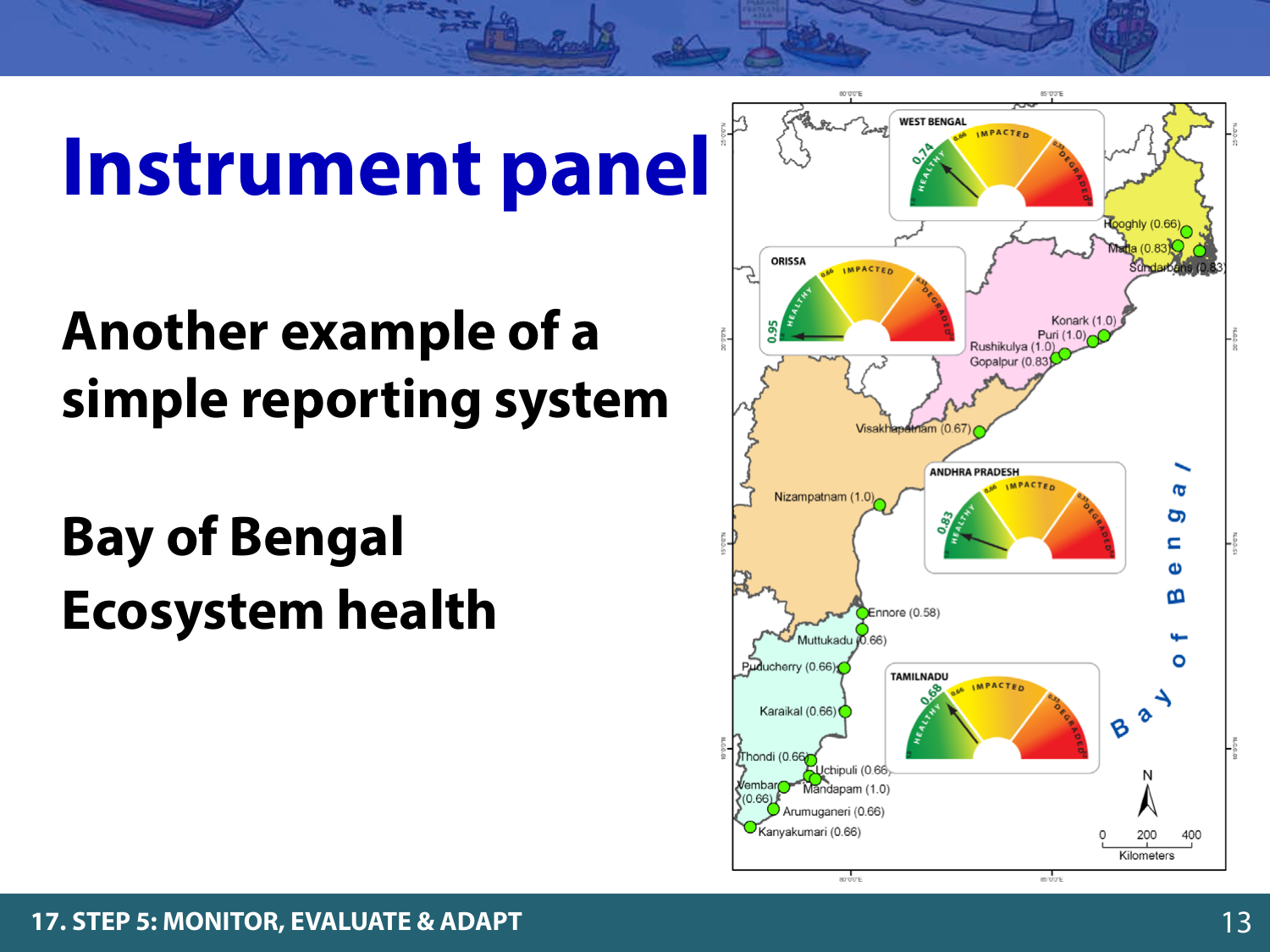### **5.2 Review and adapt**

- The evaluation report provides the basis for the participatory review of the plan
- **Reviews** 
	- Short-term (annual evaluation)
	- Long-term (3-5 years evaluation)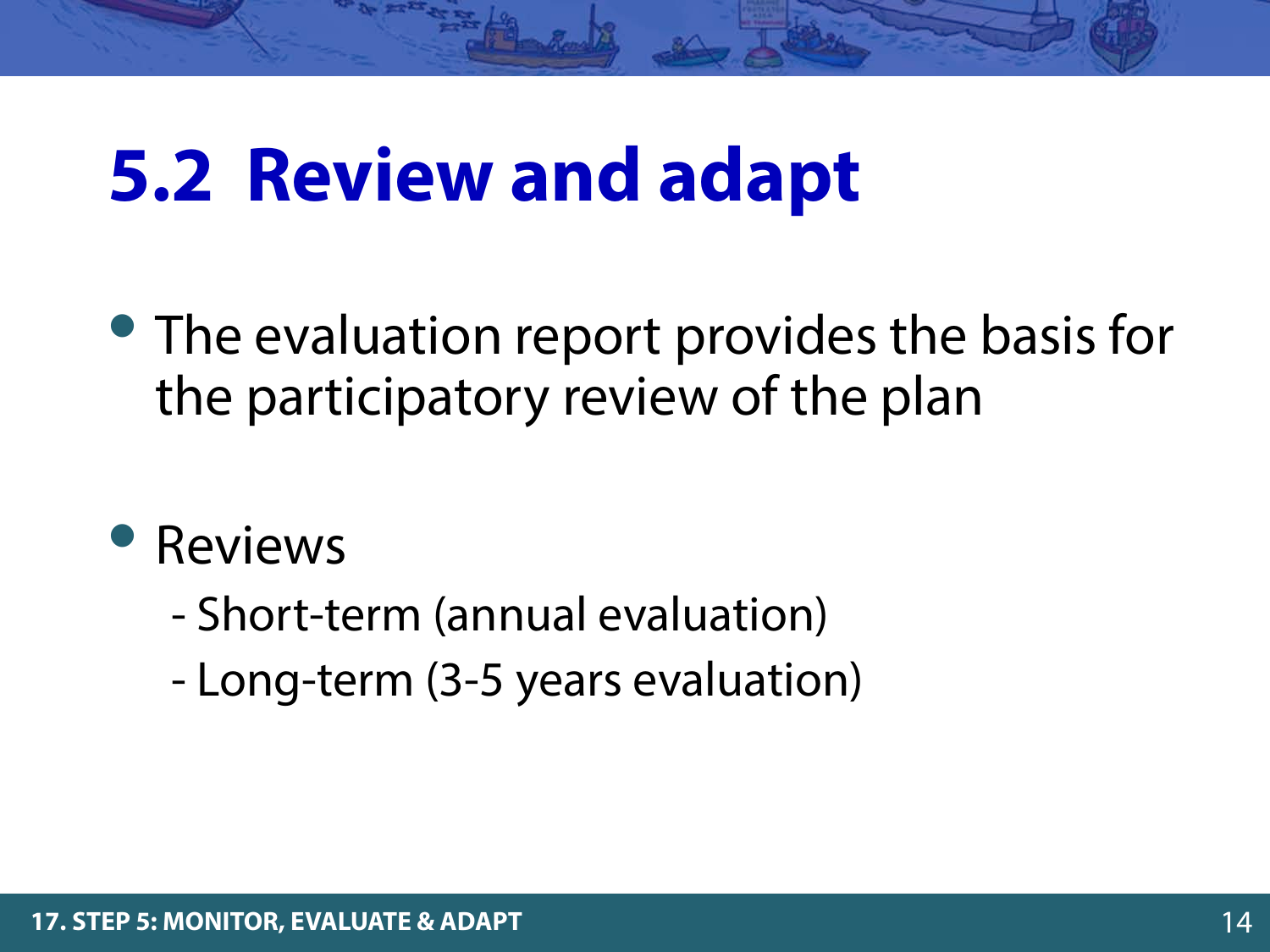## **Short-term reviews**

- If the plan is not working, establish why
- Adapt plan:
	- Management actions
	- Compliance
	- Governance arrangements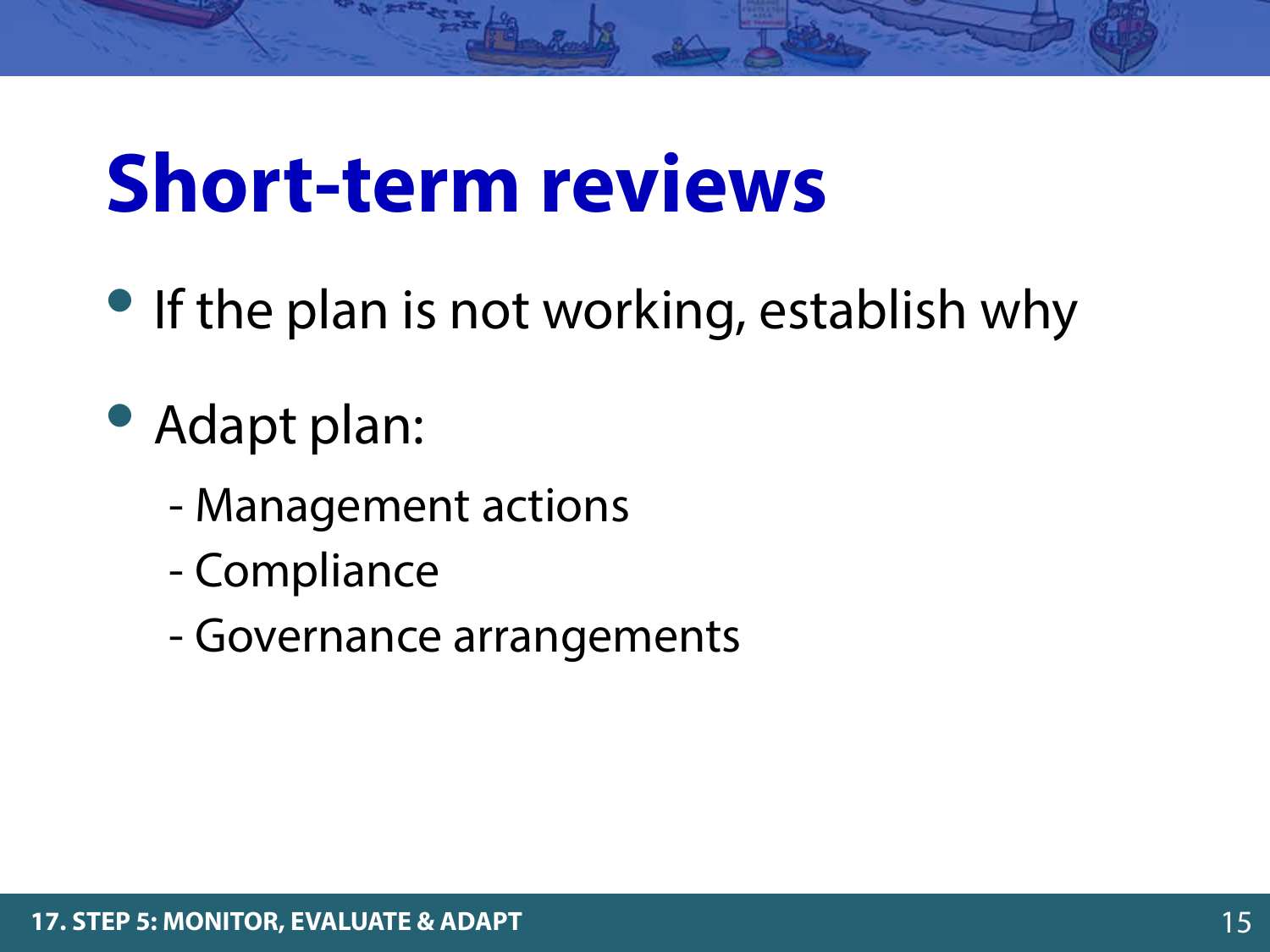## **Longer-term reviews**

Carry out a comprehensive review every 3-5 years. May be necessary to:

- Reconsider goals, objectives, indicators, etc.
- May need to rethink the whole plan and management system
- Often carried out by independent auditor

#### *If the plan is working, celebrate!!*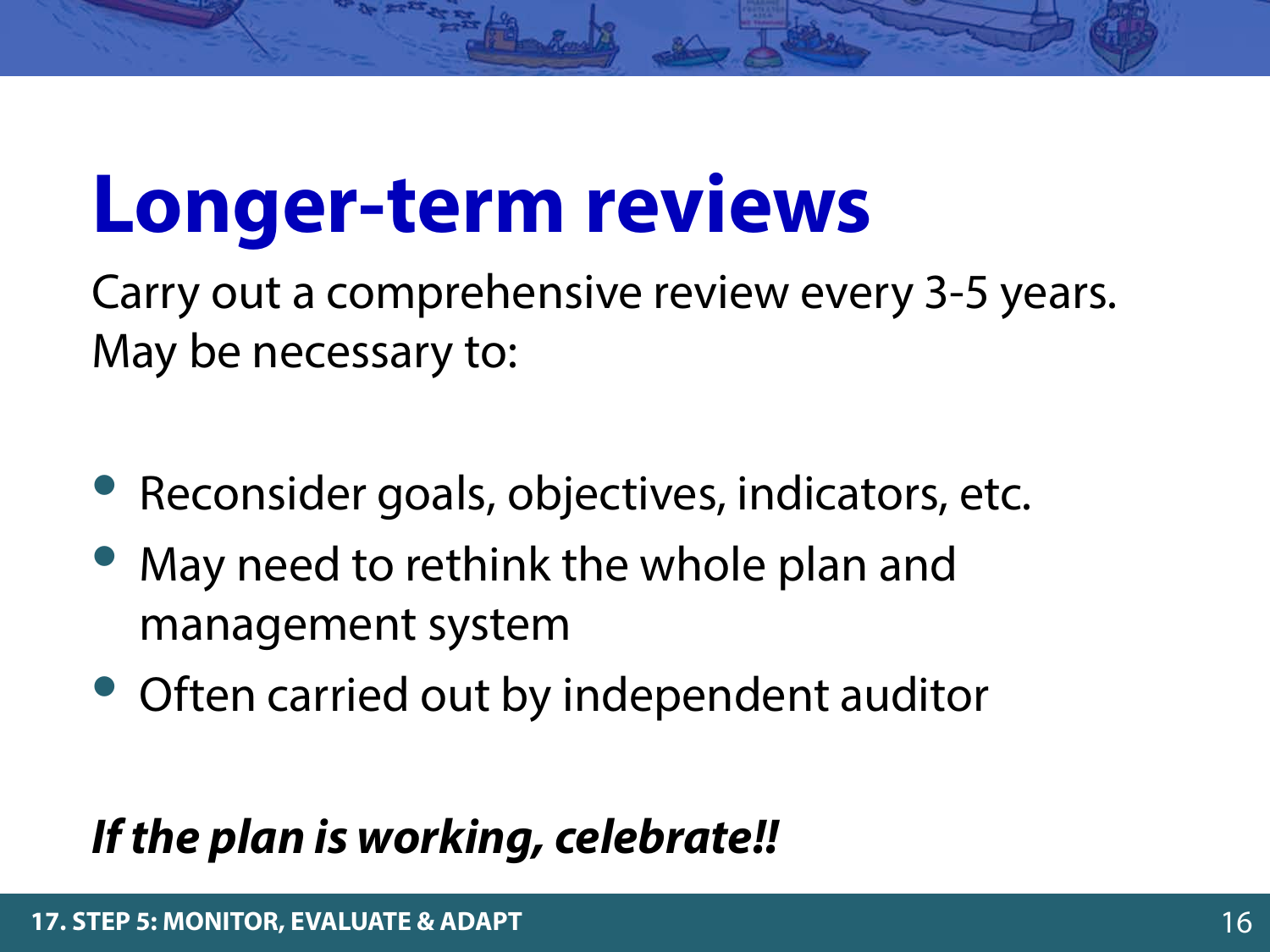**1 YEAR**

**3-5 YEAR**

Monitoring

Monitoring

#### **Short-term reviews - Evaluate and adapt**

- Management actions
- Compliance arrangements
- Governance arrangements

#### **Long-term reviews - Evaluate and adapt**

Reconsider goals, issues and linked objectives, actions and indicators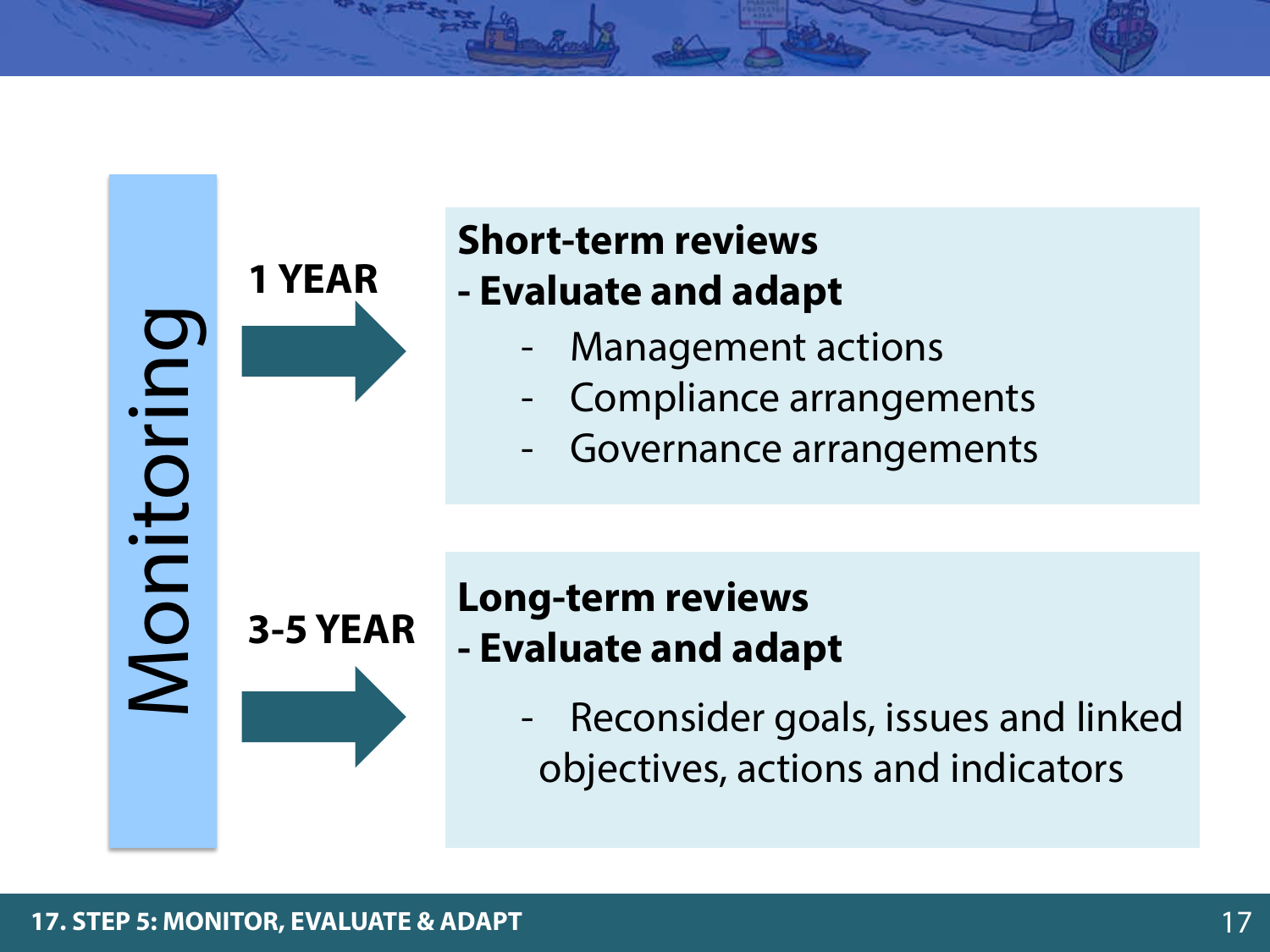## **Key messages**

**In Step 5:**

- Monitor, evaluate and adapt completes the EAFM cycle, ready to enter the next cycle
- Yearly review: are you meeting objectives? (if not, adapt the management actions and compliance arrangements, where necessary)
- 5-yearly review: are you meeting objectives and goals? (if not, may be necessary to also revisit issues and goals as well)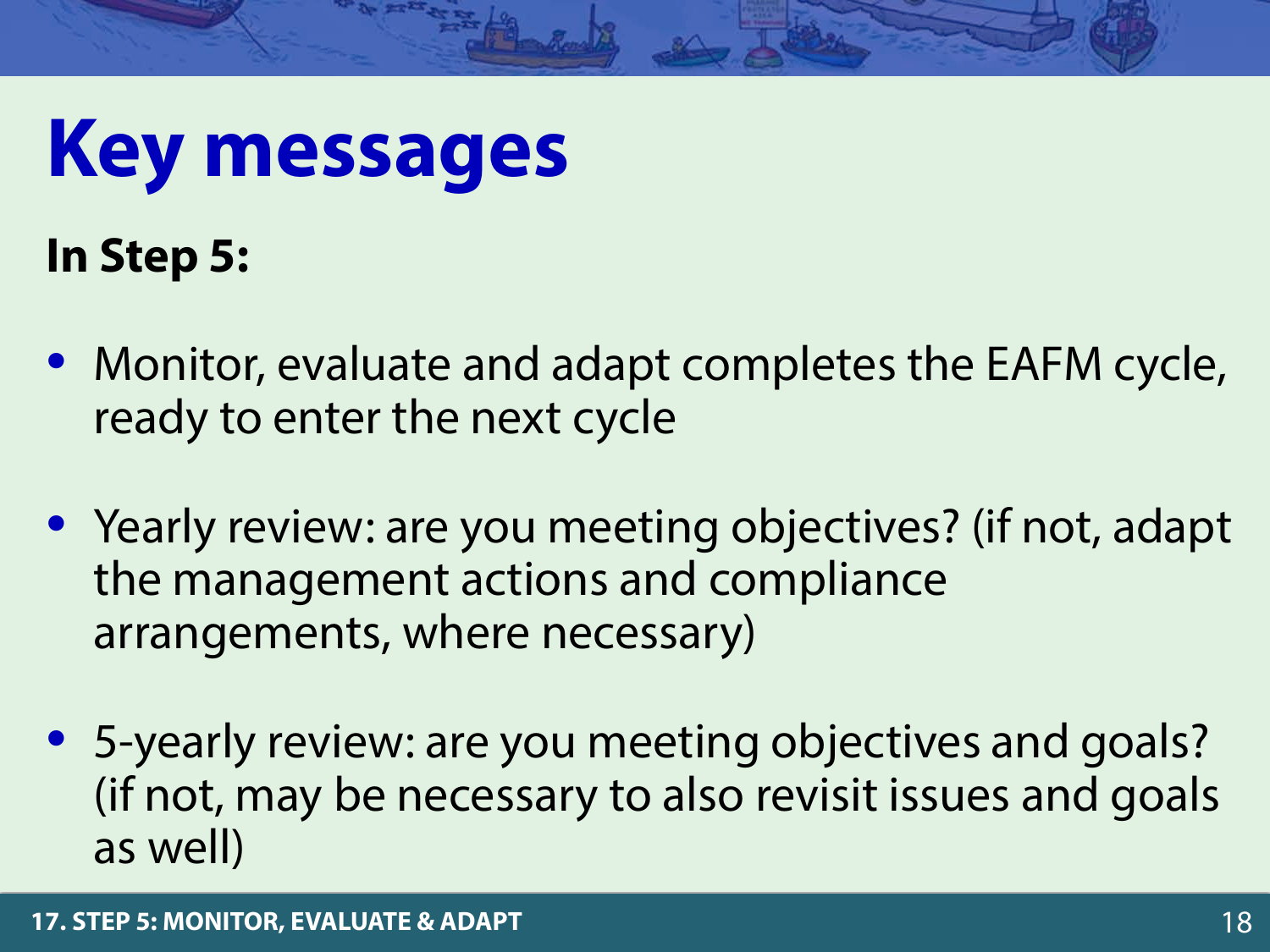## **Home work: preparing presentations for day 5**

- EAFM plans
- No PowerPoints
- Use flipcharts, cards....be creative!
- Trainers need to see learning and applying EAFM concepts and tools
- Everyone participates
- Supportive environment constructive feedback